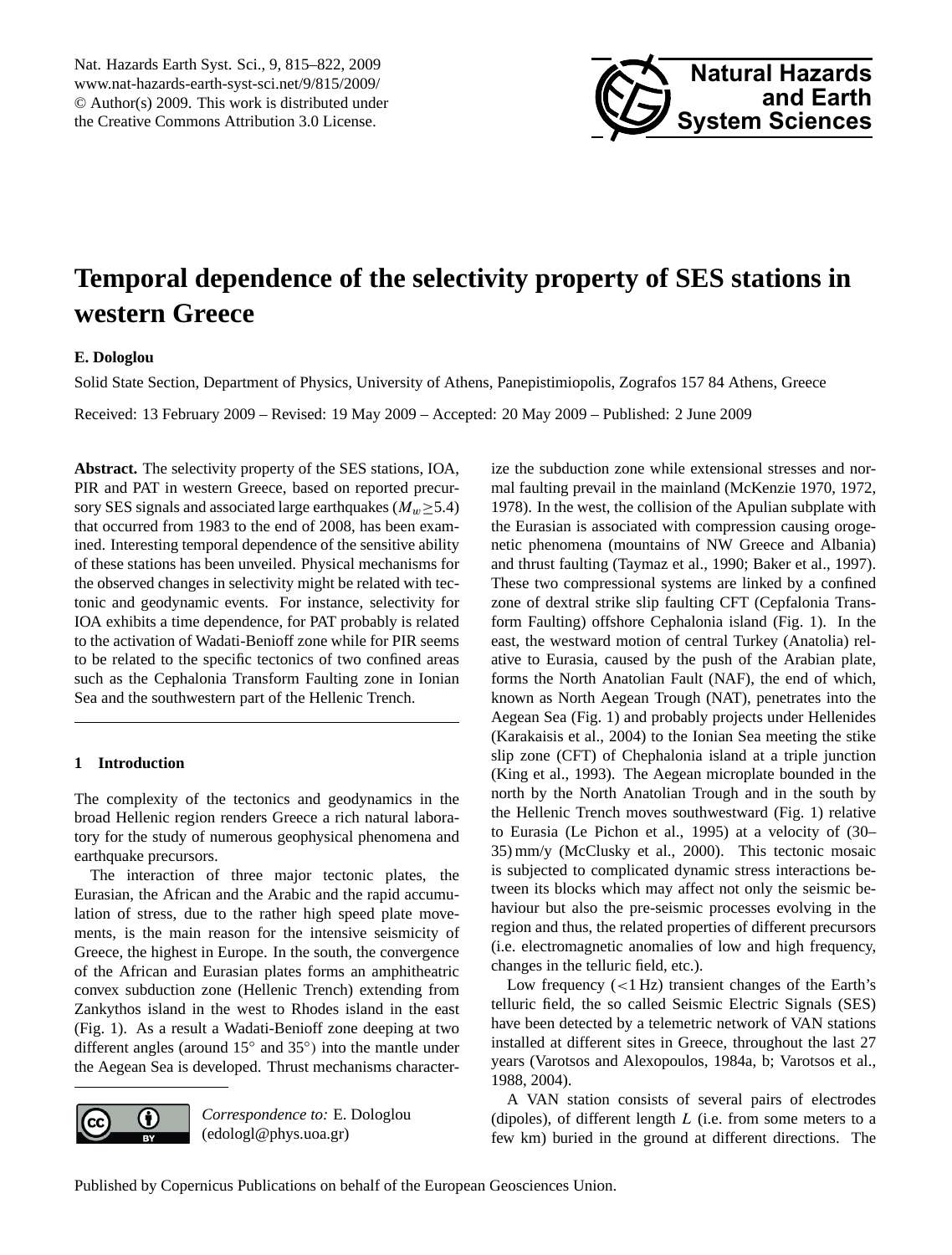

Fig. 1. Tectonic map of Greece.

26 order evolution of events (i.e. 1st, 2nd, etc.) instead of the the  $\Delta V/L$  criterion which means that at the same station and discrimination of the SES signal from the noise is based on for the same direction, the potential difference  $\Delta V$  between two electrodes per L must be constant (Varotsos and Alexopoulos, 1984a; Varotsos et al., 1993, 2003). Recently the distinction became also possible by means of a new criteria based on the concept of "natural time" which considers the conventional time evolution (Varotsos et al., 2004 and references therein).

A brief description of the physical mechanism of the SES generation is as follows: before an earthquake, the tectonic stress (pressure) increases gradually in the candidate focal area and causes changes in various bulk physical properties e.g., conductivity (Varotsos, 1981), dielectric constant (Varotsos, 1978, 1980) etc. In addition some extrinsic properties also change including the relaxation time of impurity related electric dipoles in rock forming minerals. These dipoles consist of aliovalent impurities (Varotsos and Miliotis, 1974) and vacancies created for reasons of electrical neutrality (Varotsos and Mourikis, 1974; Kostopoulos et al., 1975). The relaxation time depends on both temperature and pressure (Varotsos, 1977; Varotsos, and Alexopoulos, 1981; Lazaridou et al., 1985) and under certain conditions becomes smaller with increasing stress (Varotsos et al., 1982). When the stress reaches a *critical* value the dipoles in the rocks in the preseismic volume, change orientation cooperatively and a transient current, which constitutes the SES signal, is emitted.



**Fig. 2.** The epicenters of all earthquakes listed and numbered in Table 1, denoted according to their detection SES station by small solid circles for IOA, small solid squares for PIR and small solid triangles for PAT station. Crosses refer to events detected by other SES stations and open circles to events without reported SES. Large solid circles, squares and triangles show the position of IOA, PIR and PAT stations in W. Greece, respectively.

One of the most important characteristics of the SES signal is the selectivity which significantly contributed to the determination of the epicentre of impending earthquakes. The selectivity states that a VAN station can be sensitive to the SES from some specific seismic areas while remains insensitive to SES from some others even at closer distances. A tentative physical explanation of this property is as follows assuming (Sarlis et al., 1999) that the SES signal is emitted from a source inside the pre focal area: If a conductive path (i.e. fault, conductive rock channel) exists between the source and a site on the earth's surface, the SES signal will travel through it to reach the site. Thus, laborious and time consuming experiments of testing at different local sites are needed to pick up a sensitive VAN station (e.g., Kondo et al., 2002).

Among the VAN stations, three of them IOA, PIR and PAT (Fig. 2) can "see" the seismicity of Western Greece while other stations as ASS, VOL, LAM, KER located in the northern and central mainland are sensitive to northern or central Greece and Aegean sea (Varotsos and Alexopoulos, 1987; Varotsos et al., 2003, 2005a, b, 2006a, b). The main mountain chain of Hellenides extended in a NNW-SSE direction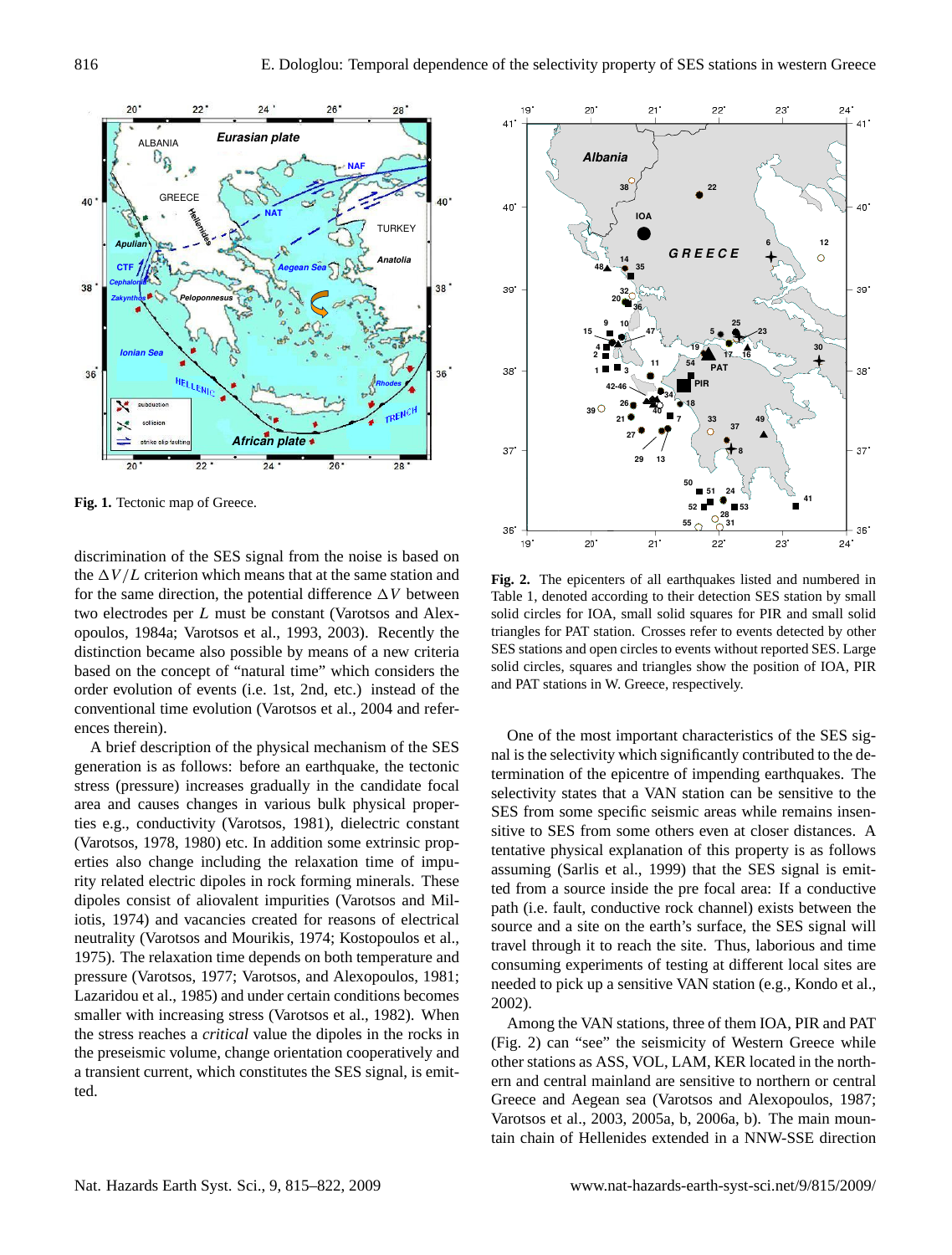(Fig. 1) seems to act as a natural barrier for the propagation of SES signals. Thus, all precursory SES of earthquakes that occurred in Western Greece have been detected at the stations lying west of Hellenides, namely IOA, PIR and PAT. Relationships between earthquake parameters and associated precursory SES properties have been reported in various articles (e.g., Uyeda et al., 1999; Dologlou, 2008a, b). Dologlou (2008b) examined whether a SES station showed any preference at predicting earthquakes of a specific focal mechanism ( strike –slip, normal or thrust type) by using large earthquakes  $(M>5)$  and precursory SES for the period 1995–2007, in western Greece and compared with the results for 1983–1994 (Uyeda et al., 1999). Furthermore, the operation of the VAN network for almost three decades showed that the detection ability of those stations switched in time from PIR to IOA and vice versa (Uyeda et al., 1999; Dologlou, 2008b and references therein). In another paper Dologlou (2008a) a possible existence of a correlation between the stress drop of an earthquake and the lead time (which is the time difference between the detection of SES and the occurrence of the impending earthquake) of the associated SES was investigated. A power law relation was found which was strengthened through new data in a later article (Dologlou, 2009).

In the present work, we mainly focus on the changes of the selectivity of SES stations during the last three decades in western Greece. Here, we attempt for the first time to forward possible explanations for the changes with the aid of tectonics and geodynamics. In addition, since the last two years (2007 to 2008) a number of large earthquakes occurred in Greece, we re examine the degree of dependence of the SES selectivity property on the earthquake mechanism type and compare the results with previous findings.

#### **2 Data and analysis**

In this study we refer to all earthquakes with magnitude  $M_w \geq 5.4$ , taken from PDE-USGS catalogue, that occurred in the area  $(19–24)°$  E,  $(36–41)°$  N during the period  $1/1/1983$ to 31/12/2008 and to their associated reported precursory SES signals (Varotsos, 2005; Varotsos et al., 2005a, b, 2007, 2008; Sarlis et al., 2008). There were 55 such events as listed in a chronological order in Table 1 along with their dates, epicentres, depths, moment magnitudes and SES detection stations. All earthquake epicentres, numbered as shown in Table 1, are presented in Fig. 2 by small solid circles, squares or triangles according to their SES detection station. Among them, fourteen events (small solid squares) were preceded by SES at PIR, nineteen (small solid circles) at IOA and nine (small solid triangles) at PAT stations. Four events (no. 6, 8, 23 and 30) denoted by a cross were recorded at ASS, KER, VOL and LAM, respectively. For the remaining nine events (open circles) no SES was reported. Our interest is focused on those earthquakes that were preceded by a SES at IOA, PIR or PAT stations (Fig. 2) which are sensitive to W. Greece. The IOA station, operating since 1982, is equipped with short (i.e. L of the order of 100 m) and long (i.e. L of the order of km) dipoles array and is situated close to Ioannina city in NW Greece. The PIR station, installed in 1982 in W. Peloponnesus, has been moved by 5 km from its previous site since 1993 and is currently operating with long dipoles only (Varotsos et al., 2006c). Finally, the PAT station, in N. Peloponnesus, has been moved 20 km from its previous position since 1992 (Varotsos, 2005).

In an effort to examine the possible dependence of SES selectivity on the earthquake mechanism, fault plane centroid moment solutions, CMT-Harvard, [\(http://neic.usgs.gov/neis/](http://neic.usgs.gov/neis/sopar/) [sopar/\)](http://neic.usgs.gov/neis/sopar/) are given in Fig. 3a, b and c. Table 2 presents the distribution of events of Table 1 according to their main mechanism (strike-slip, thrust and normal) type and their SES detection station. For some events there is a varying degree of thrust or normal component in the main strike-slip mechanism which is denoted by one or two asterisks, respectively.

#### **3 Discussion**

It will be interesting to investigate whether the complicated tectonics and geodynamics that prevail in the region of Greece affect the selectivity property of the SES stations. Concerning the tectonics, it seems from Fig. 3a that all of events (no. 1, 2, 3, 4, 9), which occurred within the narrow CFT zone of strike-lip faulting offshore Chephalonia (Fig. 1) and preceded by an SES recoded at PIR station, were indeed strike-slip type. The other two thrust type events (no. 10 and 15) detected by IOA (Fig. 3b) occurred east of CFT zone. Actually the NOA (National Observatory of Athens,) catalogue [\(http://www.gein.noa.gr/\)](http://www.gein.noa.gr/) gives for event no. 15 an epicentre (38.28 N–20.41 E) lying east of the reported by USGS one and according to Roumelioti et al. (2004) falling outside the CFT zone while for event no. 10 both (NOA and USGS) epicentres have the same longitude. Thus, the cause of the difference in source mechanism before and after 1987 in the broad area, seems to be related to the epicentre location and not to a temporal change as mentioned in a previous paper by Uyeda et al. (1999).

In 2008, the segment of the Hellenic Trench (HT) S. W. of Peloponnesus (Fig. 1), became active. We may suggest this activation if we compare the shallow seismicity (depth<40 km) in that region before and after 2008. From Table 1 we observe that during 25 years (1983–2007) only one shallow earthquake with  $M>6$  (event no. 24) occurred while during 2008 three events (no. 50, 51, 52) with  $M>6$ , one of which was the strongest earthquake  $(M=6.9)$  of the last two decades, took place (Fig. 3c). PIR station responded also to this area since it detected all precursory SES for these earthquakes.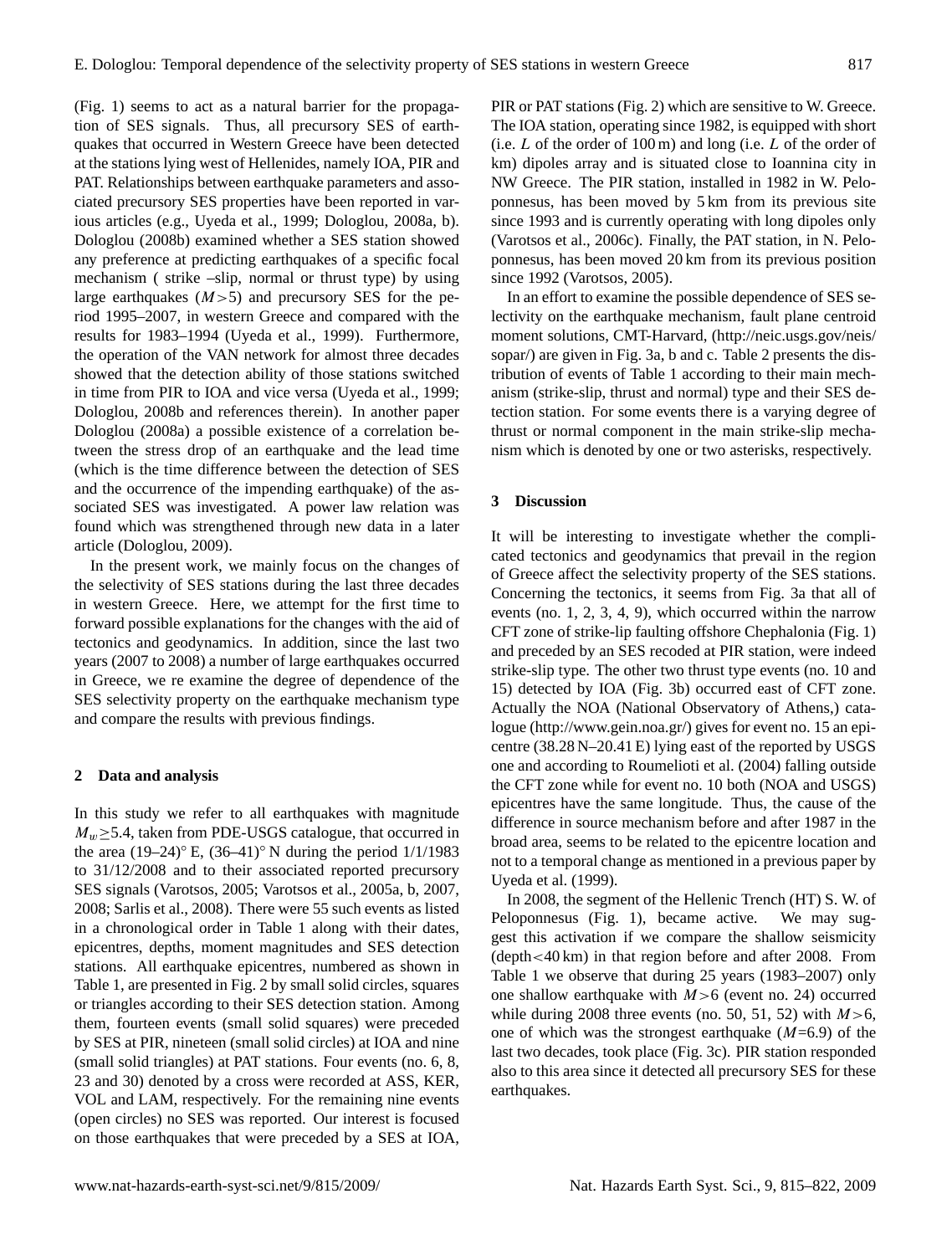

Fig.3c **Fig. 3.** CMT fault plane solutions for the earthquakes listed in Table 1 for three different periods. **(a)** 1983–1987, **(b)** 1988–1998 and **(c)** 1999–2008. A lower hemisphere projection is used with black and white quadrants for compression and dilatation respectively. Numbers attached refer to the events in Table 1. Small solid circles, squares and triangles mark the epicenters of earthquakes preceded by SES at IOA, PIR and PAT stations, respectively while crosses refer to events detected by other stations and open circles to events without reported SES. Large solid circles, squares and triangles show the position of IOA, PIR and PAT stations.

On the other hand, neither IOA nor PAT selection ability seems to be related to any specific tectonic area. IOA covers the very broad area of Ionian Sea and continental W. Greece (Fig. 3b) while for PAT the selectivity space pattern appears scattered (Fig. 3c).

Let us now examine the geodynamics that prevailed and probably affected many physical processes, including precursory phenomena and seismicity, in the area of Greece during the last almost three decades. Two significant dynamic episodes took place during this time in the broader region. The first, was the jolt of the western end of North Anatolian Fault (NAF in Fig. 1) on 17 August 1999, that caused the  $M_w$ =7.4 Izmit, Turkey destructive earthquake, which according to Brodsky et al., 2000, triggered widespread regional seismicity in Greece at a distance of 400–1000 km from epicentre. Transient stresses transported from the main shock could have been responsible for the enhanced seismicity which culminated in the Athens damaging event (no. 30) on 7 September 1999. The second episode was the activation of the western part of the Hellenic Wadati-Benioff zone that according to our opinion began just after the  $M_w=6.7$  earthquake (no. 41) which occurred on 6 January 2006 at a depth of 66 km, inside the slab under Peloponnesus of the Wadati-Benioff zone of the Hellenic Trench. This earthquake seems to have triggered deep seismicity in this area (i.e. event no. 49 and some others of smaller magnitudes  $M_w < 5.4$ ).

The argument stands for the possibility that these two dynamic episodes might have affected the selective ability of the SES stations under study. From Table 1, three periods (1983–1987, 1988–1998 and 1999–2008) during which only one or two stations were active, can be recognized. From

1983 to the end of 1987, PIR station dominated (Fig. 3a). On the contrary, from 1988 till the end of 1998, IOA became almost the only sensitive station to the seismicity in western Greece (Fig. 3b) while PIR ceased to be sensitive. At last, from 1999 to 2008 (Fig. 3c), the detection of the majority of the earthquakes that occurred in this area was shared between PIR and PAT stations while only two events (no. 34, 37) were preceded by a SES at IOA (Fig. 3c).

The origin of this temporal selective behaviour is quite unclear. However, we will attempt to relate it to the dynamic episodes mentioned above. A factor that might influence the selective ability of a SES station through time could be a change in the direction of the predominant principal dynamic stresses in a region which according to Press and Allen (1995) may be introduced by small changes in the direction of plate movements as already mentioned by Uyeda et al. (1999). On the other hand the detection ability of a station in some cases might be only space dependent and in some others might be affected by both space and time.

During the first period 1983–1987, when PIR station was recording SES activity, the seismic activity in W. Greece was mostly clustered in the narrow CFT zone (Fig. 3a). The next large strike slip-type earthquake  $(M_w>5.4)$  that occurred in this zone was the event (no. 47) which was detected at PAT in 2007 (Fig. 3c).

During the next time period 1988–1998, no large  $(M_w>5.4)$  earthquake occurred inside the CFT zone and the southwestern Hellenic Trench (HT) segment (Fig. 1), which are the two sensitive areas to PIR, (Fig. 3b). Consequently no SES with significant amplitude was detected at PIR station (recall that event no. 15, having a thrust mechanism and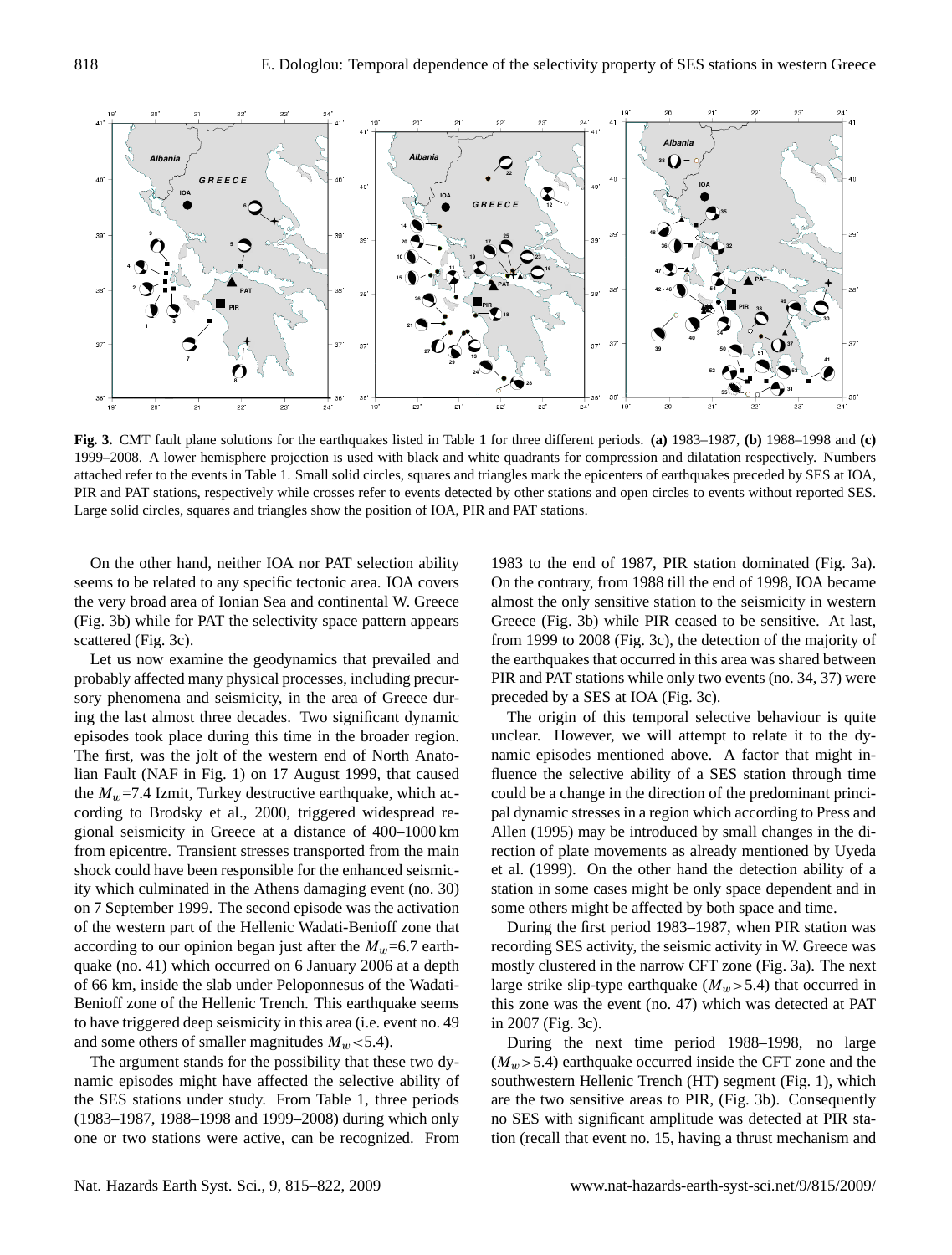| no                      | Date     | H<br>(GMT)              | Min              | Sec              | Lat   | Long  | Depth<br>(km)    | $M_w$ | <b>SES</b><br>station |
|-------------------------|----------|-------------------------|------------------|------------------|-------|-------|------------------|-------|-----------------------|
| $\,1\,$                 | 83 01 17 | 12                      | 41               | 29.7             | 38.03 | 20.23 | 14               | 6.8   | PIR                   |
| $\boldsymbol{2}$        | 83 01 19 | $\boldsymbol{0}$        | $\boldsymbol{2}$ | 13.69            | 38.17 | 20.23 | 18               | 5.8   | PIR                   |
| 3                       | 83 01 31 | 15                      | 27               | $\boldsymbol{0}$ | 38.11 | 20.3  | 27               | 5.4   | PIR                   |
| $\overline{\mathbf{4}}$ | 83 03 23 | 23                      | 51               | 6.51             | 38.29 | 20.26 | 19               | 6.4   | PIR                   |
| 5                       | 84 02 11 | 8                       | $\sqrt{2}$       | 51.5             | 38.4  | 22.09 | 28               | 5.6   | IOA                   |
| $\epsilon$              | 85 04 30 | 18                      | 14               | 12.71            | 39.27 | 22.81 | 26               | 5.6   | ASS                   |
| $\boldsymbol{7}$        | 85 09 07 | 10                      | 20               | 50.21            | 37.44 | 21.24 | 31               | 5.4   | PIR                   |
| $\,8\,$                 | 86 09 13 | 17                      | 24               | 31.49            | 37.01 | 22.18 | 11               | 5.8   | <b>KER</b>            |
| 9                       | 87 02 27 | 23                      | 34               | 52.03            | 38.47 | 20.29 | 5                | 5.7   | PIR                   |
| 10                      | 88 05 18 | 5                       | 17               | 42.55            | 38.42 | 20.48 | 26               | 5.5   | IOA                   |
| 11                      | 88 10 16 | 12                      | 34               | 5.66             | 37.94 | 20.93 | 25               | 5.9   | IOA                   |
| 12                      | 89 03 19 | 5                       | 36               | 58.94            | 39.25 | 23.52 | 10               | 5.4   |                       |
| 13                      | 89 08 20 | 18                      | 32               | 29.91            | 37.28 | 21.2  | 10               | 5.8   | <b>IOA</b>            |
| 14                      | 90 06 16 | $\boldsymbol{2}$        | 16               | 21.12            | 39.26 | 20.53 | 31               | 5.6   | IOA                   |
| 15                      | 92 01 23 | $\overline{\mathbf{4}}$ | 24               | 15.65            | 38.35 | 20.32 | 16               | 5.6   | IOA                   |
| 16                      | 92 11 18 | 21                      | 10               | 41.49            | 38.31 | 22.45 | 14               | 5.9   | PAT                   |
| 17                      | 93 03 18 | 15                      | 47               | 0.42             | 38.34 | 22.16 | 59               | 5.8   | IOA                   |
| 18                      | 93 03 26 | 11                      | 58               | 15.17            | 37.59 | 21.39 | 10               | 5.4   | IOA                   |
| 19                      | 93 07 14 | 12                      | 31               | 49.44            | 38.22 | 21.76 | $22\,$           | 5.6   | IOA                   |
| $20\,$                  | 94 02 25 | $\boldsymbol{2}$        | 30               | 51.59            | 38.85 | 20.53 | 35               | 5.4   | IOA                   |
| 21                      | 94 04 16 | 23                      | 9                | 33.99            | 37.43 | 20.62 | 26               | 5.5   | IOA                   |
| 22                      | 95 05 13 | 8                       | 47               | 12.73            | 40.15 | 21.69 | 14               | 6.6   | IOA                   |
| 23                      | 95 06 15 | $\boldsymbol{0}$        | 15               | 48.73            | 38.4  | 22.28 | 14               | 6.5   | <b>VOL</b>            |
| 24                      | 97 10 13 | 13                      | 39               | 37.49            | 36.38 | 22.07 | 24               | 6.4   | IOA                   |
| 25                      | 97 11 05 | 21                      | 10               | 28.68            | 38.44 | 22.28 | 23               | 5.6   | IOA                   |
| 26                      | 97 11 18 | 13                      | $\tau$           | 41.73            | 37.57 | 20.66 | 33               | 6.6   | IOA                   |
| 27                      | 98 01 10 | 19                      | 21               | 56.51            | 37.26 | 20.79 | 33               | 5.5   | IOA                   |
| 28                      | 98 04 29 | 3                       | 30               | 39.34            | 36.14 | 21.94 | 33               | 5.5   |                       |
| 29                      | 98 10 06 | 12                      | 27               | 41.97            | 37.25 | 21.11 | 10               | 5.4   | IOA                   |
| 30                      | 99 09 07 | 11                      | 56               | 49.38            | 38.12 | 23.6  | 10               | 6.0   | LAM                   |
| 31                      | 00 05 24 | 5                       | 40               | 37.74            | 36.04 | 22.01 | 33               | 5.7   |                       |
| 32                      | 00 05 26 | $\mathbf{1}$            | 28               | 22.54            | 38.92 | 20.64 | $\boldsymbol{0}$ | 5.6   |                       |
| 33                      | 01 09 16 | $\overline{c}$          | $\boldsymbol{0}$ | 47.39            | 37.24 | 21.87 | 10               | 5.5   |                       |
| 34                      | 02 12 02 | $\overline{4}$          | 58               | 55.19            | 37.75 | 21.09 | 10               | 5.7   | IOA                   |
| 35                      | 03 08 14 | $\sqrt{5}$              | 14               | 54.76            | 39.16 | 20.6  | 10               | 6.3   | PIR                   |
| 36                      | 03 08 14 | 16                      | 18               | 2.45             | 38.83 | 20.57 | 10               | 5.5   | PIR                   |
| 37                      | 04 03 01 | $\boldsymbol{0}$        | 35               | 58.05            | 37.14 | 22.12 | 9                | 5.6   | IOA                   |
| 38                      | 04 11 23 | $\sqrt{2}$              | 26               | 16.35            | 40.32 | 20.63 | 15               | 5.5   |                       |
| 39                      | 05 01 31 | $\mathbf{1}$            | 5                | 33.56            | 37.53 | 20.16 | 31               | 5.7   |                       |
| 40                      | 05 10 18 | 15                      | 26               | 0.26             | 37.62 | 20.92 | 14               | 5.7   |                       |
| 41                      | 06 01 08 | 11                      | 34               | 55.64            | 36.31 | 23.21 | 66               | 6.7   | PIR                   |
| 42                      | 06 04 04 | 22                      | 5                | 5.08             | 37.64 | 20.96 | 16               | 5.5   | PAT                   |
| 43                      | 06 04 11 | $\boldsymbol{0}$        | 2                | 41.5             | 37.64 | 20.92 | 18               | 5.5   | PAT                   |
| 44                      | 06 04 11 | 17                      | 29               | 28.4             | 37.68 | 20.91 | 18               | 5.5   | PAT                   |
| 45                      | 06 04 12 | 16                      | 52               | $1.2\,$          | 37.61 | 20.95 | 19               | 5.7   | PAT                   |
| 46                      | 06 04 19 | 15                      | 16               | 24.6             | 37.66 | 20.93 | 19               | 5.4   | PAT                   |
| 47                      | 07 03 25 | 13                      | 57               | 58.2             | 38.34 | 20.42 | 15               | 5.7   | PAT                   |
| 48                      | 07 06 29 | 18                      | 9                | 11.22            | 39.27 | 20.26 | 10               | 5.4   | PAT                   |
| 49                      | 08 01 06 | 5                       | 14               | 20.18            | 37.22 | 22.69 | 75               | 6.2   | PAT                   |
| 50                      | 08 02 14 | 10                      | 9                | 22.72            | 36.5  | 21.67 | 29               | 6.9   | PIR                   |
| 51                      | 08 02 14 | 12                      | 8                | 55.79            | 36.35 | 21.86 | 28               | 6.5   | PIR                   |
| 52                      | 08 02 20 | 18                      | 27               | 6                | 36.29 | 21.77 | 9                | 6.2   | PIR                   |
| 53                      | 08 05 10 | 20                      | 53               | 4.2              | 36.3  | 22.24 | 57               | 5.4   | PIR                   |
| 54                      | 08 06 08 | 12                      | 25               | 29.71            | 37.96 | 21.52 | 16               | 6.3   | PIR                   |
| 55                      | 08 06 21 | 11                      | 36               | 23.9             | 36.06 | 21.82 | 5                | 5.6   |                       |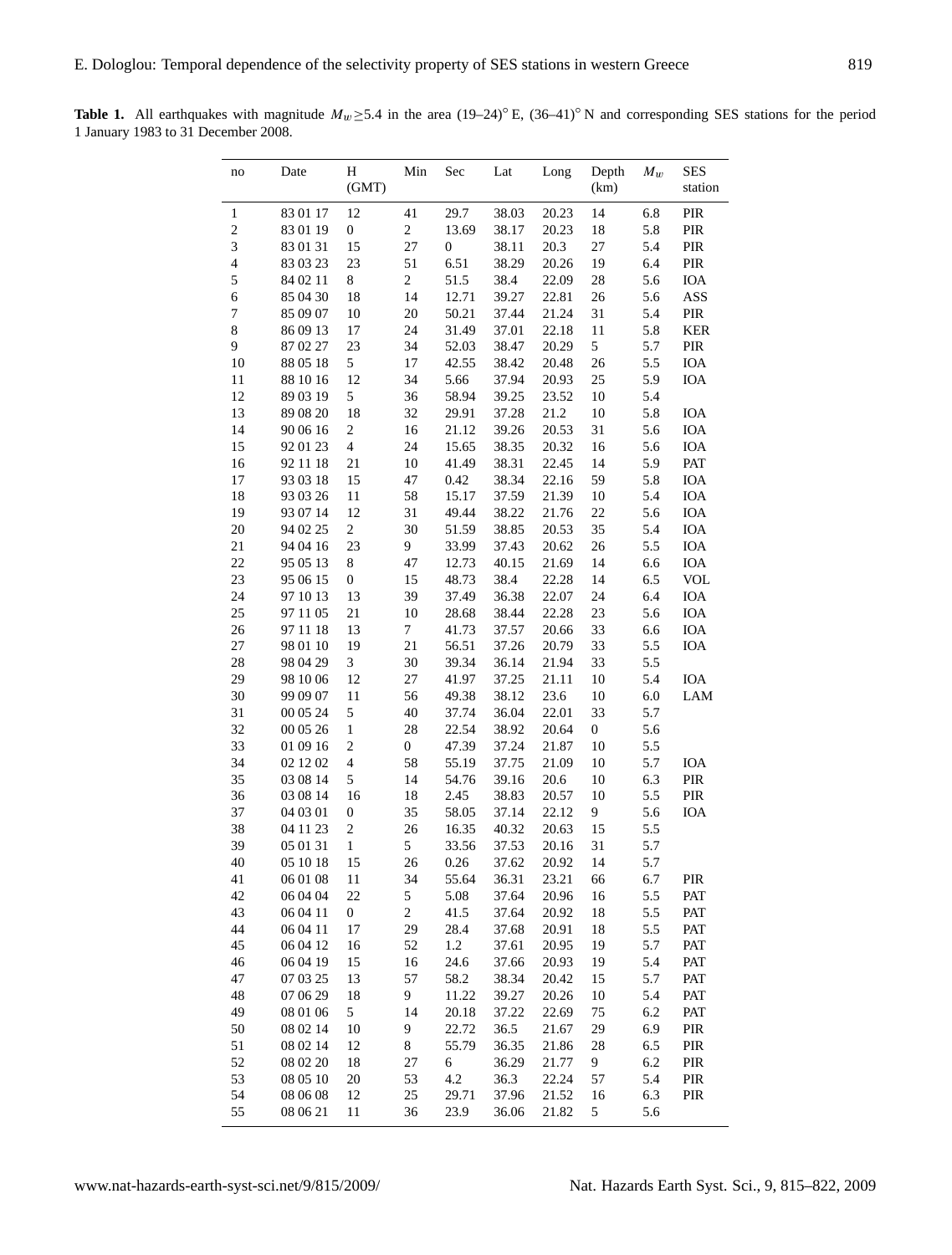| SES station Strike-slip |                                                        | <b>Thrust</b>                                | Normal |
|-------------------------|--------------------------------------------------------|----------------------------------------------|--------|
| PIR.                    | $1^*, 2^*, 3, 4, 7^{**}, 9^{**}, 35, 41, 52, 54$       | 36, 50, 51, 53                               | 16     |
| <b>TOA</b>              | 11, 18, 19, 20, 26 <sup>*</sup> , 29 <sup>*</sup> , 34 | 10, 14, 15, 17, 21, 24 5, 13, 22, 25, 27, 37 |        |
| <b>PAT</b>              | 47.48.49*                                              | 42, 43, 44, 45, 46                           |        |

**Table 2.** The distribution of events of Table 1 according to their main mechanism type and detection station. Thrust or normal component in the main strike-slip mechanism is denoted by one or two asterisks, respectively.

a alternative epicentre by NOA shifted to the east, should not belong to this zone). IOA became the master station which detected SES of most of earthquakes in either the inner side of the Hellenic Trench or in the mainland without any clear space pattern. We note that the correlation of event 24 to a SES detected by IOA might be questionable since the distance between the earthquake epicentre and the SES station is quite large. In 1999, the activation of the North Anatolian Fault (NAF) first caused the Izmit earthquake and might have triggered the destructive Athens event (no. 30) which was preceded by a SES at LAM station, Central Greece (Fig. 3b). Thus, the sensitive period (1988–1998) for IOA station ended before the first dynamic episode that might have transferred significant stress in the Greek regime which might have altered the geodynamics, i.e., the interactions and the relative motions between the tectonic blocks in this highly fragmented region. According to Press and Allen (1995), this could yield a change in the direction of predominant stresses which would reflect a change in the direction of the emitted SES vector (see p. 143, Varotsos, 2005). As a result, the SES signal might be detected at a different site.

During the last period 1999–2008, the above mentioned new geodynamical status introduced by Izmit earthquake might have influenced the selective behaviour of SES stations. IOA, as mentioned, almost stopped SES detections (Fig. 3c). On the other hand, the southwestern part of the Hellenic Trench, the second PIR "preferred" area, became seismically active (Fig. 3c) and PIR regained its detectability. It is possible that tectonics affected both seismicity and station sensitivity.

At last, at the beginning of 2006, the activation of the Wadati-Benioff zone might have triggered PAT station of which detection ability began just after the  $M_w$ =6.7 earthquake (no. 41) that occurred on 6 January 2006 at a depth of 66 km inside the slab sinking under Peloponnesus. It can be only a hint that the sensitivity of PAT station might be related to this second dynamic episode.

Finally, based on data from the period 1983–2008, we reexamined the dependence of the SES selectivity on earthquake mechanism type. The results summarized in Table 2 do not reveal any systematic relation for IOA station which seems to detect events of all types while PIR and PAT exhibit a preference to strike slip and thrust type events. We believe that this behaviour of PIR depends on the earthquake location i.e., whether the epicentre belongs to the CFT zone or the S. W. Hellenic Trench. Thus, from 1983–1987 when the strike slip faulting CFT zone became active, PIR detected strike-slip events (as it is also reported by Uyeda et al., 1999) while in 2008 it switched to thrust type since the southwestern part of the thrust faulting subduction zone in the Hellenic Trench has been activated.

#### **4 Conclusions**

Here, we attempt to interrelate tectonics and geodynamical changes in the Hellenic region with observed changes in the selectivity of SES stations. The selective behaviour of the SES stations in W. Greece, for the last almost three decades, unveiled a temporal dependence. For instance, IOA covering a broad area in western Greece, seems to exhibit a time dependence. The activation of North Anatolian Fault (NAF) that caused the Izmit earthquake, on 17 August 1999, coincided with the observed change in the selectivity of IOA station which remained almost inactive after this dynamic episode. This major event might have produced a westward stress transfer to alter the geodynamical status in Greece and probably affected the direction of dominating stresses and consequently the sensitivity of IOA station. In 2006, another dynamic episode, i.e., the activation of subduction under Peloponnesus segment of the Wadati-Benioff zone in the Hellenic Trench took place and at the same time the detectability of PAT station mainly started. The origin of this behaviour may be understood by more data accumulation in the future. Furthermore, PIR selectivity seems to be related to two confined areas with characteristic tectonics, i.e., the CFT strike-slip faulting zone and the southwestern part of the Hellenic Trench (HT).

At last, based on new data (September 2007 to the end of 2008), the dependence of the selectivity of the SES stations in western Greece on earthquake mechanism has been revisited and no systematic relation was found for IOA station while PIR and PAT show a preference to detect events of strike slip and thrust type.

#### Edited by: M. E. Contadakis

Reviewed by: T. Nagao, S. Uyeda, and another anonymous referee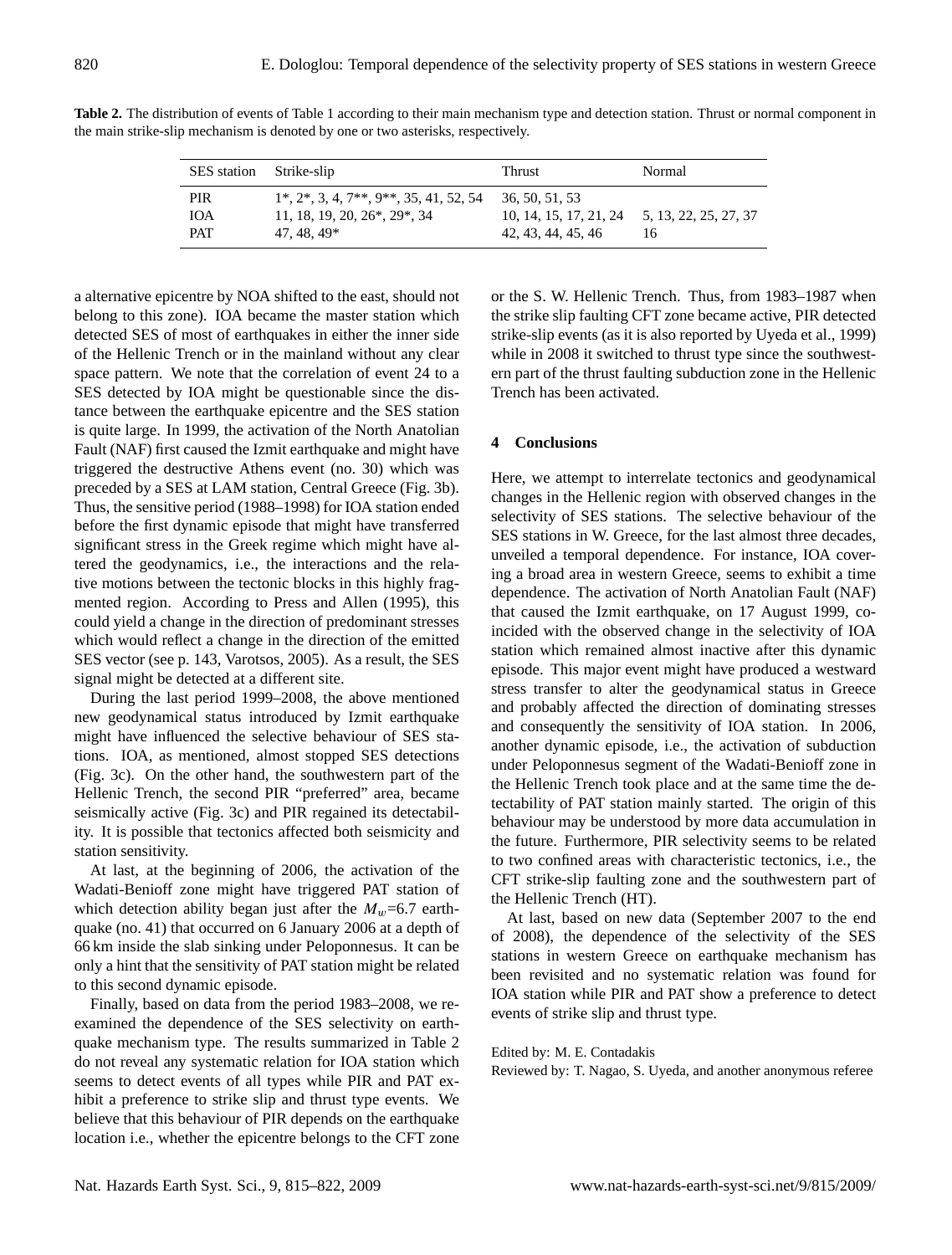### **References**

- Baker, C., Hatzfeld, D., Lyon-Caen, H., Papadimitriou, E., and Rigo, A.: Earthquake mechanisms of the Adriatic Sea and Western Greece: implications for the oceanic subduction-continental collision transition, Geophys. J. Int., 131, 559–594, 1997.
- Brodsky, E., Karakostas, V., and Kanamori, H.: A new observation of dynamically triggered regional seismicity: earthquakes in Greece following the August, 1999, Izmit, Turkey earthquake, Geophys. Res. Lett., 27, 2741–2744, 2000.
- Dologlou, E.: Possible relationship between Seismic Electric Signals (SES) lead time and earthquake stress drop, Proc. Jpn. Acad. Ser. B, 84, 117–122, 2008a.
- Dologlou, E.: Some Relationships between VAN Seismic Electric Signals (SES) lead time and Earthquake Parameters: Study for the 1995–2007 Period, Acta Geophys., 56(4), 1015–1024, 2008b.
- Dologlou, E.: Power law relationship between parameters of earthquakes and precursory electrical phenomena revisited, Nat. Hazards Earth Syst. Sci., 9, 17–23, 2009,

[http://www.nat-hazards-earth-syst-sci.net/9/17/2009/.](http://www.nat-hazards-earth-syst-sci.net/9/17/2009/)

- Karakaisis, G. F., Papazachos, C. B., Scordilis, E. M., and Papazachos, B. C.: Current accelerating seismic excitation along the northern boundary of the Aegean microplate, Tectonophysics, 383, 81–89, 2004.
- King, G., Sturdy, D., and Whitney, J.: Landscape geometry and active tectonics of northwest Greece, Geol. Soc. Am. B., 105, 137–161, 1993.
- Kondo, S., Uyeda, S., and Nagao, T.: The selectivity of the Ioannina VAN station, J. Geodyn., 33, 433–461, 2002.
- Kostopoulos, D., Varotsos, P., and Mourikis, S.: Conductivity of crystalline NaI, Can. J. Phys., 53, 1318–1320, 1975.
- Lazaridou, M., Varotsos, C., Alexopoulos, K., and Varotsos, P.: Point defect parameters of LiF, J. Phys. C: Solid State Physics, 18, 3891–3895, 1985.
- Le Pichon, X., Chamot-Rooke, N., Lallemant, S., Noomen, R., and Veis, G.: Geodetic determination of the kinematics of central Greece with respect to Europe: Implications for eastern Mediterranean tectonics, J. Geophys. Res., 100, 12675–12690, 1995.
- McClusky, S., Balassanian, S., and Barka, A., et al. (28 authors): GPS constraints on plate motions and deformations in the eastern Mediterranean: implications for plate dynamics, J. Geophys. Res., 105, 5695–5719, 2000.
- McKenzie, D. P.: The plate tectonics of the Mediterranean region, Nature, 226, 239–243, 1970.
- McKenzie, D.: Active tectonics of the Mediterranean region, Geophys. J. R. Astr. Soc., 30, 109–185, 1972.
- McKenzie, D.: Active tectonics of the Alpine Himalayan belt: the Aegean Sea and surrounding regions, Geophys. J. R. Astr. Soc., 55, 217–254, 1978.
- Press, F. and Allen, C.: Patterns of seismic release in the southern California region, J. Geophys. Res., 100, 6421–6430, 1995.
- Roumelioti, Z., Benetatos, C., Kiratzi, A., Stavrakakis, G., and Melis, N.: A study of the 2 December 2002 (M5.5) Vartholomio (western Peloponnese, Greece) earthquake and of its largest aftershocks, Tectonophysics, 387, 65–79, 2004.
- Sarlis, N., Lazaridou, M., Kapiris, P., and Varotsos, P.: Numerical model of the selectivity effect and the  $\Delta V / L$  criterion, Geophys. Res. Lett., 26, 3245–3248, 1999.

Sarlis, N., Skordas, E., Lazaridou, M., and Varotsos, P.: Investi-

gation of the seismicity after the initiation of a Seismic Electric Signal activity until the main shock, Proc. Japan Acad. Ser. B, 84, 331–343, 2008.

- Taymaz, T., Jackson, J. A., and Westaway, R.: Earthquake mechanisms in the Hellenic Trench near Crete, Geophys. J. Int., 102, 695–731, 1990.
- Varotsos, P. A.: On the temperature and pressure dependence of the defect formation volume in ionic crystals, J. Phys. (France) Lettr., 38, L455–L458, 1977.
- Varotsos, P. A.: An estimate of the pressure dependence of the dielectric constant in alkali halides, Phys. Status Solidi B, 90, 339– 343, 1978.
- Varotsos, P.: Determination of the dielectric constant of alkali halide mixed crystals, Phys. Status Solidi B, 100, K133–K138, 1980.
- Varotsos, P.: Determination of the composition of the maximum conductivity or diffusivity in mixed alkali halides, J. Phys. Chem. Solids, 42, 405–407, 1981.
- Varotsos, P. A.: The Physics of Seismic Electric Signals, TerraPub, Tokyo, 2005.
- Varotsos, P. A. and Mourikis, S.: Difference in conductivity between LiD and LiH crystals, Phys. Rev. B, 10, 5220–5224, 1974.
- Varotsos, P. and Miliotis, D.: New aspects on the dielectric properties of the alkali halides with divalent impurities, J. Phys. Chem. Solids, 35, 927–930, 1974.
- Varotsos, P. and Alexopoulos, K. : Migration entropy for the bound fluorine motion in alkaline earth fluorides, J. Phys. Chem. Solids, 41, 443–446, 1980a.
- Varotsos, P. and Alexopoulos, K.: Negative activation volumes of defects in solids, Phys. Rev. B, 21, 4898–4899, 1980b.
- Varotsos, P. and Alexopoulos, K.: Migration parameters for the bound fluorine motion in alkaline earth fluorides II, J. Phys. Chem. Solids, 42, 409–410, 1981.
- Varotsos, P. and Alexopoulos, K.: Physical properties of the variations of the electric field of the earth preceding earthquakes I, Tectonophysics, 110, 73–98, 1984a.
- Varotsos, P. and Alexopoulos, K.: Physical properties of the variations of the electric field of the earth preceding earthquakes, II. Determination of epicentre and magnitude, Tectonophysics, 110, 99–125, 1984b.
- Varotsos, P. and Alexopoulos, K.: Physical properties of the variations in the electric field of the earth preceding earthquakes, III, Tectonophysics, 136, 335–339, 1987.
- Varotsos, P., Alexopoulos, K., and Nomicos, K.: Comments on the pressure variation of the Gibbs energy for bound and unbound defects, Phys. Status Soldi B, 111, 581–590, 1982.
- Varotsos, P., Alexopoulos, K., Nomicos,K., and Lazaridou M.: Official earthquake prediction procedure in Greece, Tectonophysics, 152, 193–196, 1988.
- Varotsos, P., Alexopoulos, K., and Lazaridou M.: Latest aspects of earthquake earthquake prediction in Greece based on Seismic Electric Signals II, Tectonophysics, 224, 1–37, 1993.
- Varotsos, P., Sarlis, N., and Skordas, E.: Electric fields that "arrive" before the time-derivative of the magnetic field prior to major earthquakes, Phys. Rev. Lett., 91, 148501, doi:10.1103/PhysRevLett.91.148501, 2003.
- Varotsos, P., Sarlis, N., and Skordas, E.: Seismic Electric Signals and 1/f noise in natural time, e-print arXiv:condmat/0711.3766v1, 23 November 2007.
- Varotsos, P., Sarlis, N., and Skordas, E.: Seismic Electric